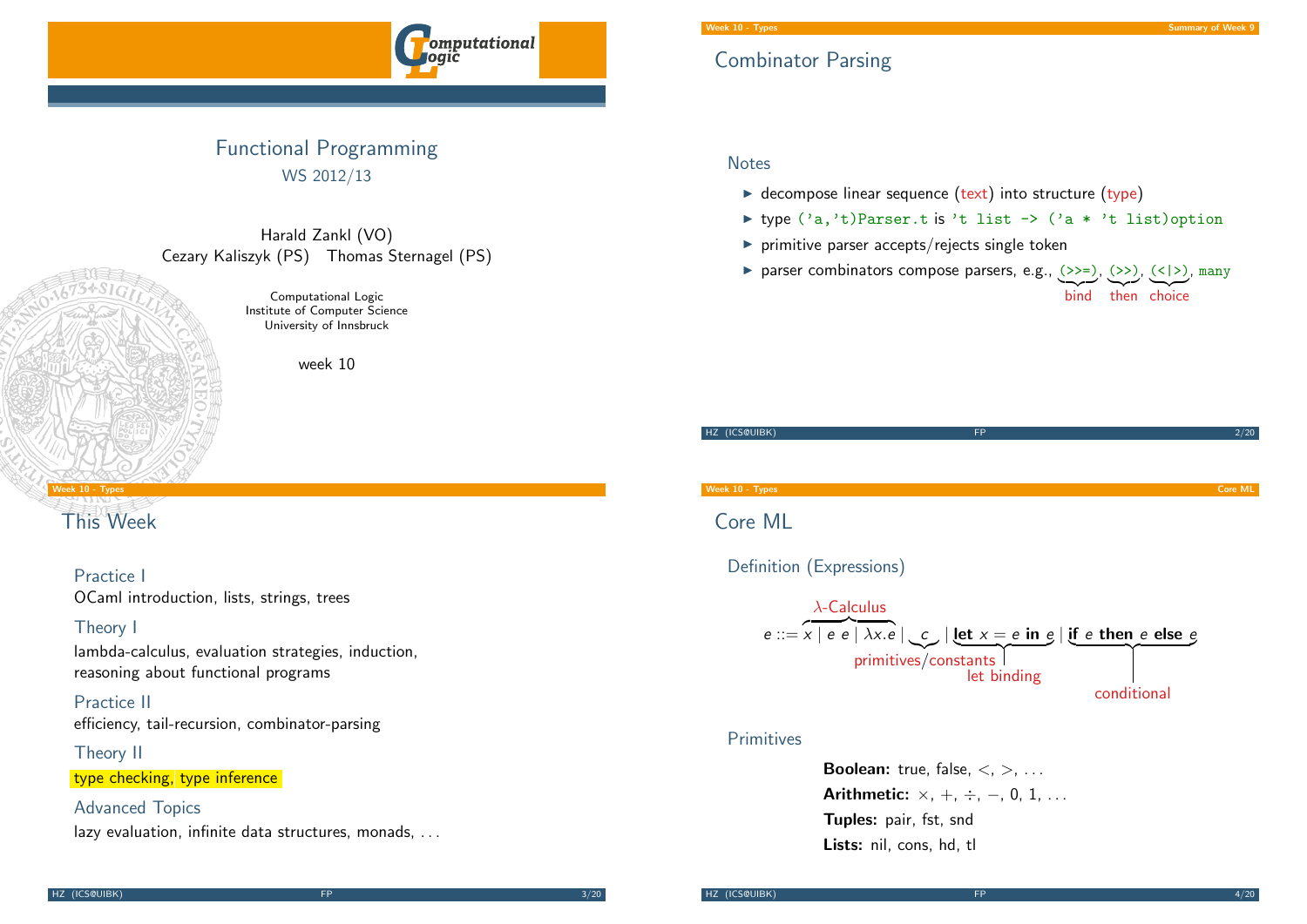#### Week 10 - Types Type Checking

# What is Type Checking?

Given some environment (assigning types to primitives) together with a core ML expression and a type, check whether the expression really has that type with respect to the environment.



## Convention

 $E, e : \tau$  abbreviates  $E \cup \{e : \tau\}$ 

## Preliminaries

Definition (Types)



#### Convention

- $\blacktriangleright$  type variables  $\alpha$ ,  $\alpha_0$ ,  $\alpha_1$ , ...,  $\beta$ ,  $\beta_0$ , ...
- $\triangleright$  function type constructor ' $\rightarrow$ ' is right associative
- $\triangleright$  base data type constructors: int, bool (instead of int(), bool())

#### Example

 $int \rightarrow bool$ , (int  $\rightarrow$  list(int))  $\rightarrow$  bool, list( $\alpha_0$ )  $\rightarrow$  int, ...

HZ (ICS@UIBK) FP 6/20

Week 10 - Types Types Type Checking Type Checking Type Checking Type Checking Type Checking Type Checking Type Checking Type Checking Type Checking Type Checking Type Checking Type Checking Type Checking Type Checking Type

# The Type Checking System C

$$
\frac{E \vdash e_1 : \tau_2 \to \tau_1 \quad E \vdash e_2 : \tau_2}{E \vdash e_1 \ e_2 : \tau_1} \quad \text{(app)}
$$
\n
$$
\frac{E, x : \tau_1 \vdash e : \tau_2}{E \vdash \lambda x. e : \tau_1 \to \tau_2} \quad \text{(abs)}
$$
\n
$$
\frac{E \vdash e_1 : \tau_1 \quad E, x : \tau_1 \vdash e_2 : \tau_2}{E \vdash \text{let } x = e_1 \text{ in } e_2 : \tau_2} \quad \text{(let)}
$$
\n
$$
\frac{E \vdash e_1 : \text{bool} \quad E \vdash e_2 : \tau \quad E \vdash e_3 : \tau}{E \vdash \text{if } e_1 \text{ then } e_2 \text{ else } e_3 : \tau} \quad \text{(ite)}
$$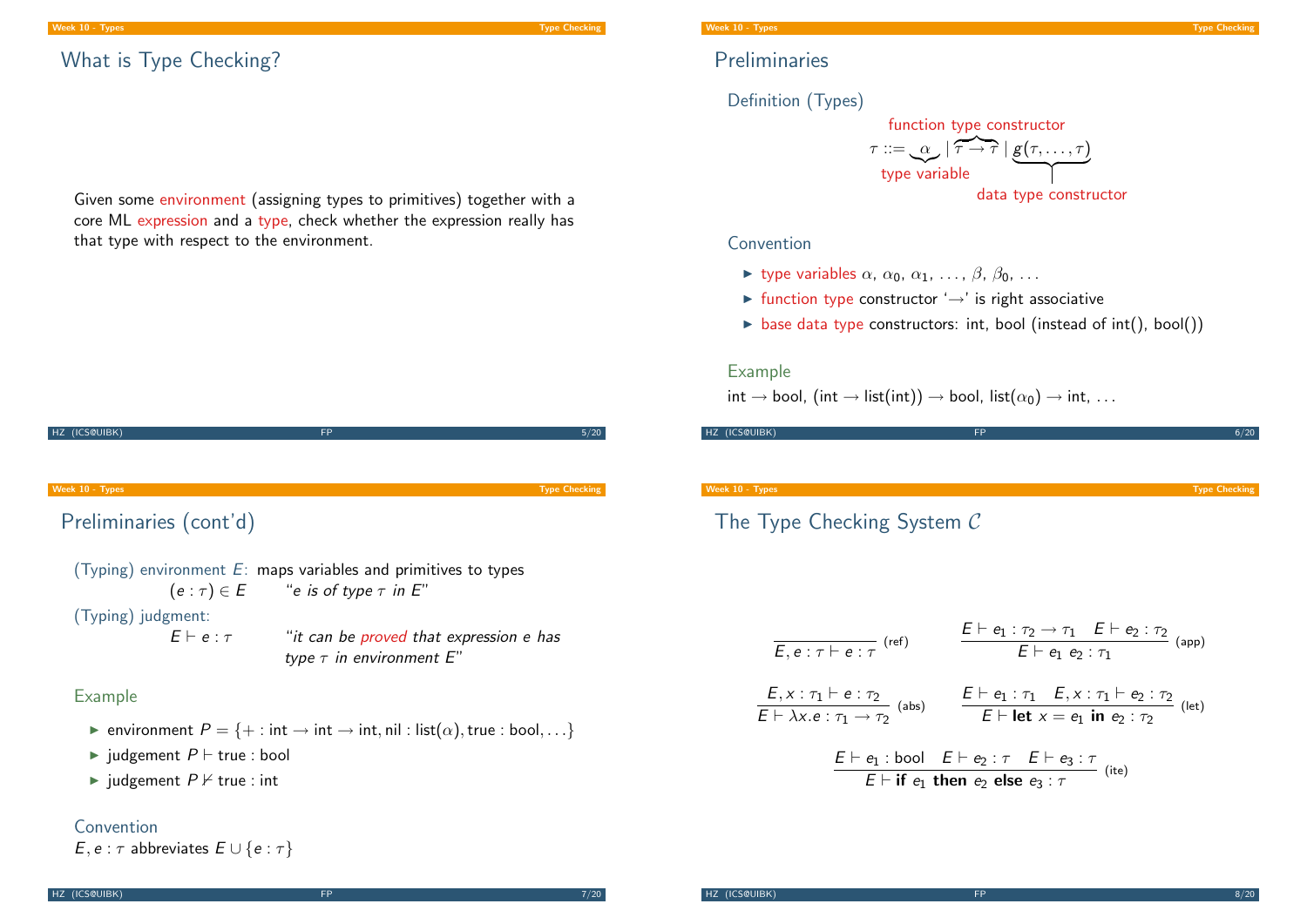#### Week 10 - Types Types Type Checking Type Checking Type Checking Type Checking Type Checking Type Checking Type Checking Type Checking Type Checking Type Checking Type Checking Type Checking Type Checking Type Checking Type

 $\Box$ 

## Example

- **►** environment  $E = \{true : bool, + : int \rightarrow int \rightarrow int\}$
- iudgment  $E \vdash (\lambda x.x)$  true : bool

## Proof.

$$
\frac{E, x : \text{bool} \vdash x : \text{bool}}{E \vdash \lambda x.x : \text{bool} \rightarrow \text{bool}} \xrightarrow{\text{(abs)}} E \vdash \text{true} : \text{bool}} \xrightarrow{\text{(app)}}
$$

$$
E \vdash (\lambda x.x) \text{ true} : \text{bool}
$$



Given some environment together with a core ML expression and a type, infer a unifier (type substitution)—if possible—such that the most general type of the expression is obtained.

# week 10 - Types Types Types Type Checking and the control of the control of the checking of the checking of the checking of the checking of the checking of the checking of the checking of the checking of the checking of th Example

- **►** environment  $E = \{true : bool, + : int \rightarrow int \rightarrow int\}$
- $\triangleright$  judgment  $E \vdash \lambda x.x + x : \text{int} \rightarrow \text{int}$

## Proof.

Blackboard

HZ (ICS@UIBK) **FP** 10/20

#### Week 10 - Types Types Type Inference

Preliminaries

Type variables:

$$
\mathcal{TV}\text{ar}(\tau) \stackrel{\text{def}}{=} \begin{cases} \{\alpha\} & \text{if } \tau = \alpha \\ \mathcal{TV}\text{ar}(\tau_1) \cup \mathcal{TV}\text{ar}(\tau_2) & \text{if } \tau = \tau_1 \to \tau_2 \\ \bigcup_{1 \leq i \leq n} \mathcal{TV}\text{ar}(\tau_i) & \text{if } \tau = g(\tau_1, \ldots, \tau_n) \end{cases}
$$

Type substitution:  $\sigma$  is mapping from type variables to types Application:

$$
\tau \sigma \stackrel{\text{def}}{=} \begin{cases}\n\sigma(\alpha) & \text{if } \tau = \alpha \\
\tau_1 \sigma \to \tau_2 \sigma & \text{if } \tau = \tau_1 \to \tau_2 \\
g(\tau_1 \sigma, \dots, \tau_n \sigma) & \text{if } \tau = g(\tau_1, \dots, \tau_n)\n\end{cases}
$$
\n
$$
E \sigma \stackrel{\text{def}}{=} \{e : \tau \sigma \mid e : \tau \in E\}
$$

Composition:  $\sigma_1 \sigma_2 \stackrel{\text{def}}{=} \sigma_2 \circ \sigma_1$ , i.e.,  $\alpha \mapsto \sigma_2(\sigma_1(\alpha))$ 

HZ (ICS@UIBK) **FP 12/20** 

 $\Box$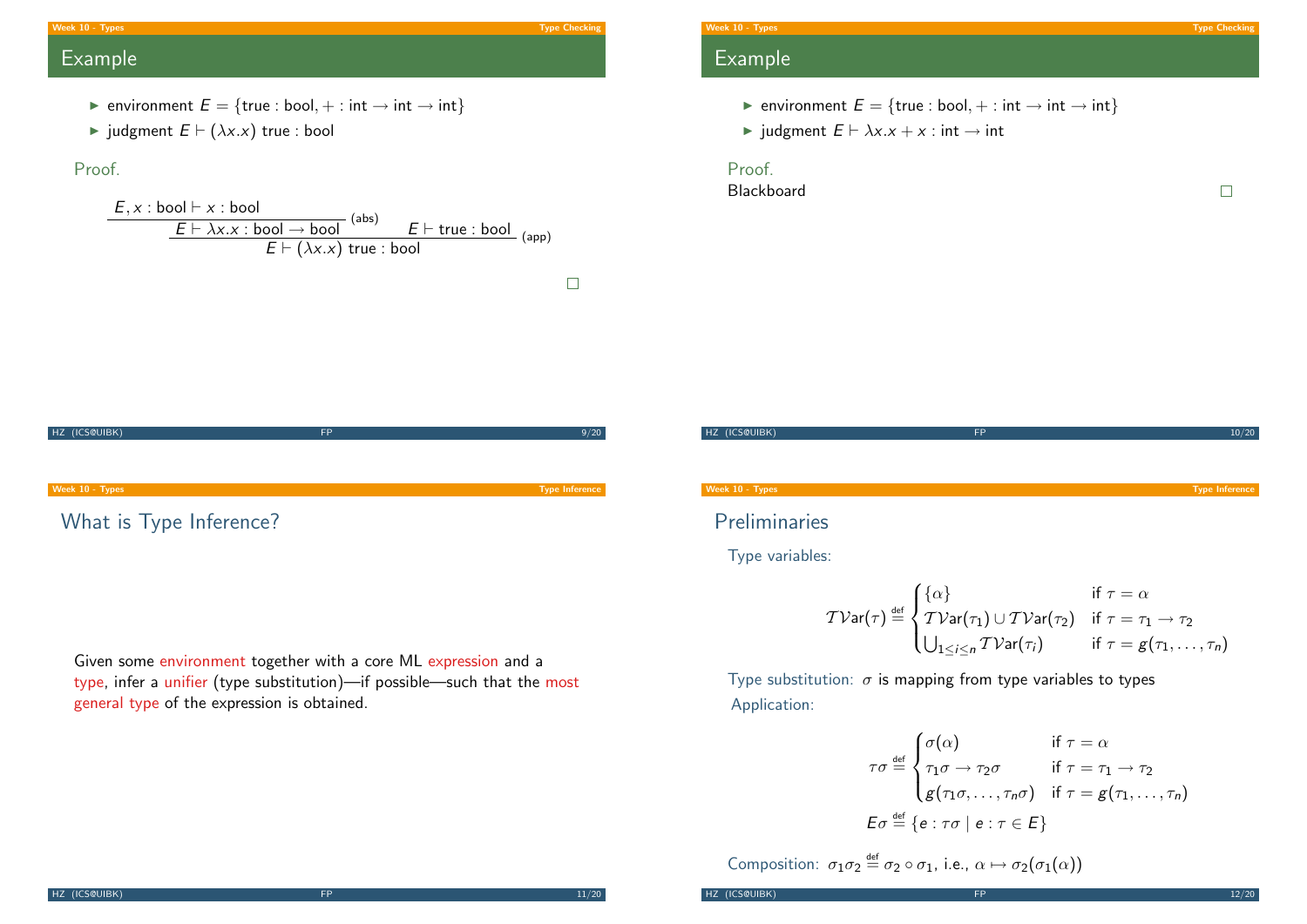## Unification Problems

#### Example

$$
\tau = \alpha \rightarrow (\alpha_1 \rightarrow \alpha_3)
$$

$$
\sigma = {\alpha / \text{int} \rightarrow \text{int}, \alpha_1 / \text{list}(\alpha_2)}
$$

$$
\sigma_2 = {\alpha_3 / \alpha_4, \alpha_2 \rightarrow \alpha, \alpha \rightarrow \alpha_1}
$$

$$
\mathcal{TVar}(\tau) = \{\alpha, \alpha_1, \alpha_3\}
$$

$$
\tau\sigma = (\text{int} \rightarrow \text{int}) \rightarrow (\text{list}(\alpha_2) \rightarrow \alpha_3)
$$

$$
\mathcal{TVar}(\tau\sigma) = \{\alpha_2, \alpha_3\}
$$

$$
\sigma\sigma_2 = \{\alpha/\text{int} \rightarrow \text{int}, \alpha_1 \rightarrow \text{list}(\alpha), \alpha_3/\alpha_4, \alpha_2 \rightarrow \alpha\}
$$

#### Definition

 $\triangleright$  unification problem is (finite) sequence of equations

 $\tau_1 \approx \tau_1'; \ldots; \tau_n \approx \tau_n'$ 

- $\blacktriangleright$   $\Box$  denotes empty sequence
- **In type substitution**  $\sigma$  is unifier of unification problem if

$$
\tau_1\sigma=\tau_1'\sigma;\ldots;\tau_n\sigma=\tau_n'\sigma
$$

 $\triangleright$  process of computing a unifier is called unification

| HZ (ICS@UIBK)   | FP | 13/20                 |
|-----------------|----|-----------------------|
|                 |    |                       |
|                 |    |                       |
|                 |    |                       |
|                 |    |                       |
| Week 10 - Types |    | <b>Type Inference</b> |
|                 |    |                       |
|                 |    |                       |

[Th](#page-0-0)e Unification System  $U$ 

$$
E_1; g(\tau_1, \ldots, \tau_n) \approx g(\tau'_1, \ldots, \tau'_n); E_2
$$
\n
$$
E_1; \tau_1 \approx \tau'_1; \ldots; \tau_n \approx \tau'_n; E_2
$$
\n
$$
\frac{E_1; \tau_1 \rightarrow \tau_2 \approx \tau'_1 \rightarrow \tau'_2; E_2}{E_1; \tau_1 \approx \tau'_1; \tau_2 \approx \tau'_2; E_2}
$$
\n
$$
\frac{E_1; \alpha \approx \tau; E_2 \quad \alpha \notin T \text{Var}(\tau)}{(E_1; E_2) \{\alpha/\tau\}}
$$
\n
$$
\frac{E_1; \tau \approx \alpha; E_2 \quad \alpha \notin T \text{Var}(\tau)}{(E_1; E_2) \{\alpha/\tau\}}
$$
\n
$$
\frac{E_1; \tau \approx \tau; E_2}{(E_1; E_2) \{\alpha/\tau\}}
$$
\n
$$
\frac{E_1; \tau \approx \tau; E_2}{E_1; E_2}
$$
\n
$$
\frac{E_1; \tau \approx \tau; E_2}{(E_1; E_2) \{\alpha/\tau\}}
$$

HZ (ICS@UIBK) FP 14/20 14/20 Week 10 - Types Type Inference Unification Problem (cont'd) **Notation**  $E \Rightarrow_{\sigma}^{(r)} E'$ if rule r from  $\mathcal U$  applied to equations  $E$  yields  $E'$ Theorem if  $E_1 \Rightarrow_{\sigma_1}^{(r_1)} E_2 \Rightarrow_{\sigma_2}^{(r_2)} \ldots \Rightarrow_{\sigma_{n-1}}^{(r_{n-1})} \square$  then  $E_1$  has unifier  $\sigma_1 \cdots \sigma_{n-1}$ Example list $(\textsf{bool}) \approx \textsf{list}(\alpha) \;\; \Rightarrow_{\iota}^{(\mathsf{d}_1)} \qquad \; \textsf{bool} \approx \alpha$  $\Rightarrow_{\{\alpha/\mathsf{bool}\}}^{(\mathsf{v}_2)}$   $\Box$ 

### Remarks

- $\blacktriangleright$  unification always terminates
- $\triangleright$  the order of applying inference rules has no (dramatic) effect